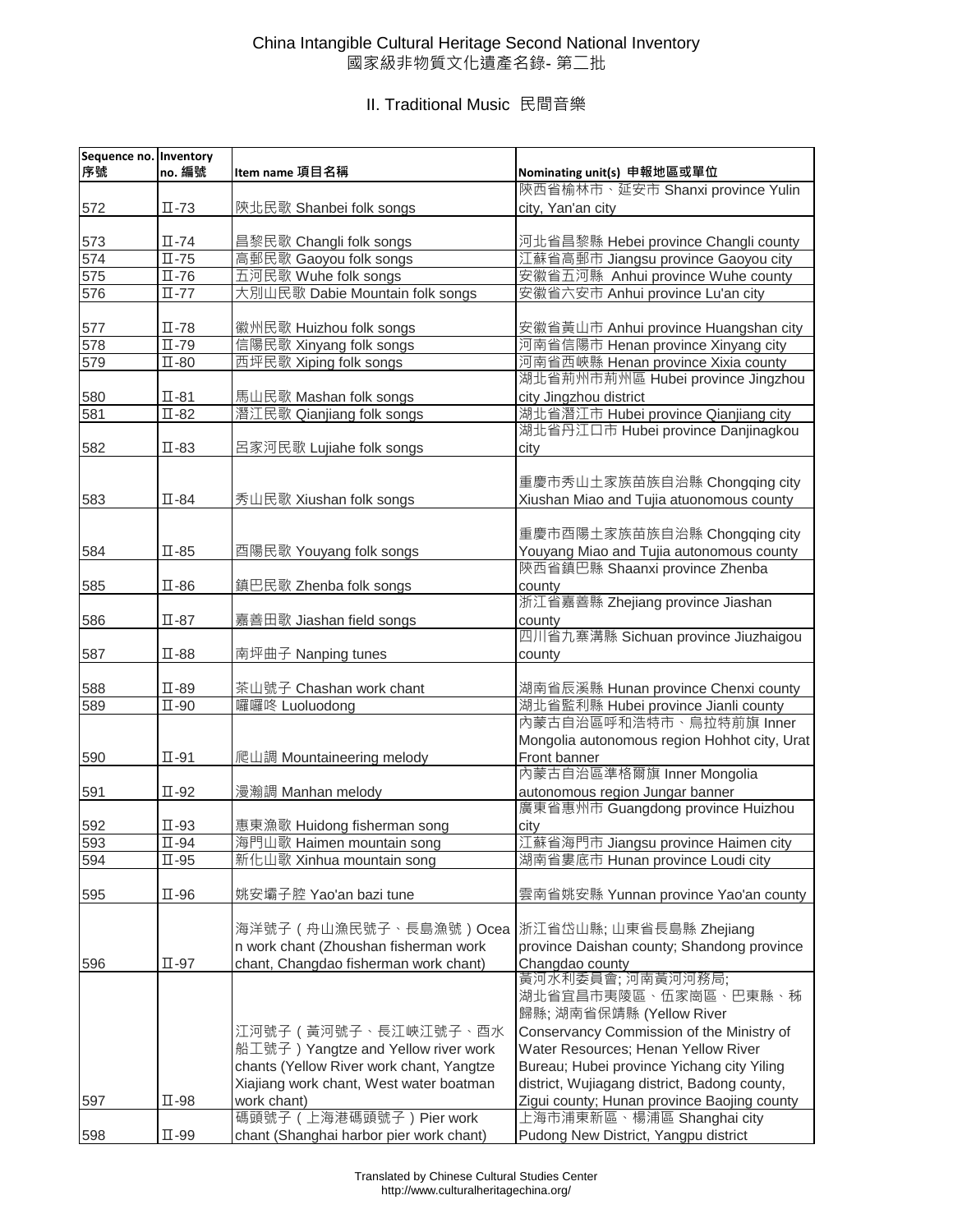### China Intangible Cultural Heritage Second National Inventory 國家級非物質文化遺產名錄- 第二批

|     |                              |                                                                    | 吉林省文學藝術界聯合會;民間文藝家協會;                                         |
|-----|------------------------------|--------------------------------------------------------------------|--------------------------------------------------------------|
|     |                              | 森林號子 ( 長白山森林號子、興安嶺森林號                                              | 黑龍江省伊春市 Jilin Province Federation of                         |
|     |                              | 子) Forest work chant (Changbai                                     | Literary And Arts Circles; Folk Literature and               |
|     |                              | mountains forest work chant, Xing'an                               | Art Association; Heilongjiang province Yichun                |
| 599 | $\Pi - 100$                  | mountain range forest work chant)                                  | city                                                         |
|     |                              | 搬運號子 (梁平抬兒調、龍骨坡抬工號子)                                               |                                                              |
|     |                              | Transportation work chant (Liangping tai'er                        | 重慶市梁平縣、巫山縣 Chongqing city                                    |
| 600 | $\Pi - 101$                  | melody, Longgu potai work chant)                                   | Liangping county, Wushan county                              |
|     |                              | 製作號子 (竹麻號子) Manufacturing work                                     |                                                              |
| 601 | $\Pi - 102$                  | chant (bamboo hemp work chant)                                     | 四川省邛崍市 Sichuan province Qionglai city                        |
|     |                              |                                                                    | 山東省郯城縣、日照市 Shandong province                                 |
| 602 | $\Pi$ -103                   | 魯南五大調 Lu'nanwu Music                                               | Tancheng county, Rizhao city                                 |
|     |                              |                                                                    |                                                              |
| 603 | $\Pi$ -104                   | 老河口絲弦 Laohekou Silk String                                         |                                                              |
|     |                              |                                                                    | 湖北省老河口市 Hubei province Laohekou city<br>內蒙古自治區通遼市、鄂爾多斯市、杭錦旗; |
|     |                              | 蒙古族民歌(科爾沁敘事民歌、鄂爾多斯短                                                | 遼寧省阜新蒙古族自治縣;                                                 |
|     |                              | 調民歌、鄂爾多斯古如歌、阜新東蒙短調民                                                | 吉林省前郭爾羅斯蒙古族自治縣 Inner                                         |
|     |                              | 歌、郭爾羅斯蒙古族民歌) Mongol folk                                           | Mongolia autonomous region Tongliao city,                    |
|     |                              | songs (Horqin narrative folk song, Ordos                           | Ordos city, Hanggin banner; Liaoning province                |
|     |                              | short harmony folk song, Ordos ancient ru                          | Fuxin Mongol autonomous county; Jilin                        |
|     |                              | song, Fuxin East Mongol short harmony folk                         | province Qian Gorlos Mongol autonomous                       |
| 604 | $\Pi - 105$                  | song, Guo'er luosi Mongol folk song)                               | county                                                       |
|     |                              |                                                                    | 内蒙古自治區鄂溫克族自治旗 Inner Mongolia                                 |
|     |                              | 鄂溫克族民歌 (鄂溫克敘事民歌) Evenk                                             | autonomous region Evenk Autonomous                           |
| 605 | $\Pi$ -106                   | folk songs (Evenk narrative folk song)                             | <b>Banner</b>                                                |
|     |                              |                                                                    | 內蒙古自治區鄂倫春自治旗;                                                |
|     |                              |                                                                    | 黑龍江省大興安嶺地區 Inner Mongolia                                    |
|     |                              |                                                                    | autonomous region Oroqin Autonomous                          |
|     |                              | 鄂倫春族民歌 (鄂倫春族贊達仁) Orochen                                           | Banner; Heilongjiang province Daxing'anling                  |
| 606 | $\Pi - 107$                  | folk songs (Orochen praise daren)                                  | prefecture                                                   |
|     |                              |                                                                    | 內蒙古自治區莫力達瓦達斡爾族,自治旗;                                          |
|     |                              |                                                                    | 黑龍江省齊齊哈爾市 Inner Mongolia                                     |
|     |                              | 達斡爾族民歌 ( 達斡爾扎恩達勒、罕伯岱達                                              | autonomous region Molidawa Daur                              |
|     |                              |                                                                    |                                                              |
|     |                              | 斡爾族民歌) Dauer folk songs (Dauer                                     | autonomous county; Heilongjiang province                     |
| 607 | $\Pi - 108$                  | zha'en dale, hanbaidai Dauer folk song)<br>苗族民歌 (湘西苗族民歌、苗族飛歌) Miao | Qiqihar city                                                 |
|     |                              |                                                                    | 湖南省吉首市; 貴州省雷山縣 Hunan province                                |
|     |                              | folk songs (Xiangxi Miao folk songs, Miao                          | Jishou city; Guizhou provnice Leishan county                 |
| 608 | $\Pi$ -109                   | flying song)                                                       |                                                              |
|     |                              |                                                                    |                                                              |
|     |                              | 瑤族民歌 (花瑤嗚哇山歌) Yao folk songs                                       |                                                              |
| 609 | $\Pi - 110$                  | (Flower Yao wu-wa mountain songs)                                  | 湖南省隆回縣 Hunan province Longhui county                         |
|     |                              |                                                                    |                                                              |
|     |                              | 黎族民歌 (瓊中黎族民歌) Li folk songs                                        | 海南省瓊中黎族苗族自治縣 Hainan province                                 |
| 610 | $\overline{\mathbb{L}}$ -111 | (Qiongzhong Li folk songs)                                         | Qiongzhong Li and Miao autonomous county                     |
|     |                              | 布依族民歌 (好花紅調) Buyei folk songs                                      | 貴州省惠水縣 Guizhou province Huishui                              |
| 611 | $\Pi - 112$                  | (Haohuahong music)                                                 | county                                                       |
|     |                              | 彝族民歌 (彝族酒歌) Yi folk songs (Yi wine                                 |                                                              |
| 612 | $\Pi - 113$                  | songs)                                                             | 雲南省武定縣 Yunnan province Wuding county                         |
|     |                              | 布朗族民歌 (布朗族彈唱) Bulang folk                                          | 雲南省勐海縣 Yunnan province Menghai                               |
| 613 | $\Pi - 114$                  | songs (Bulang tanchang (sing and play))                            | county                                                       |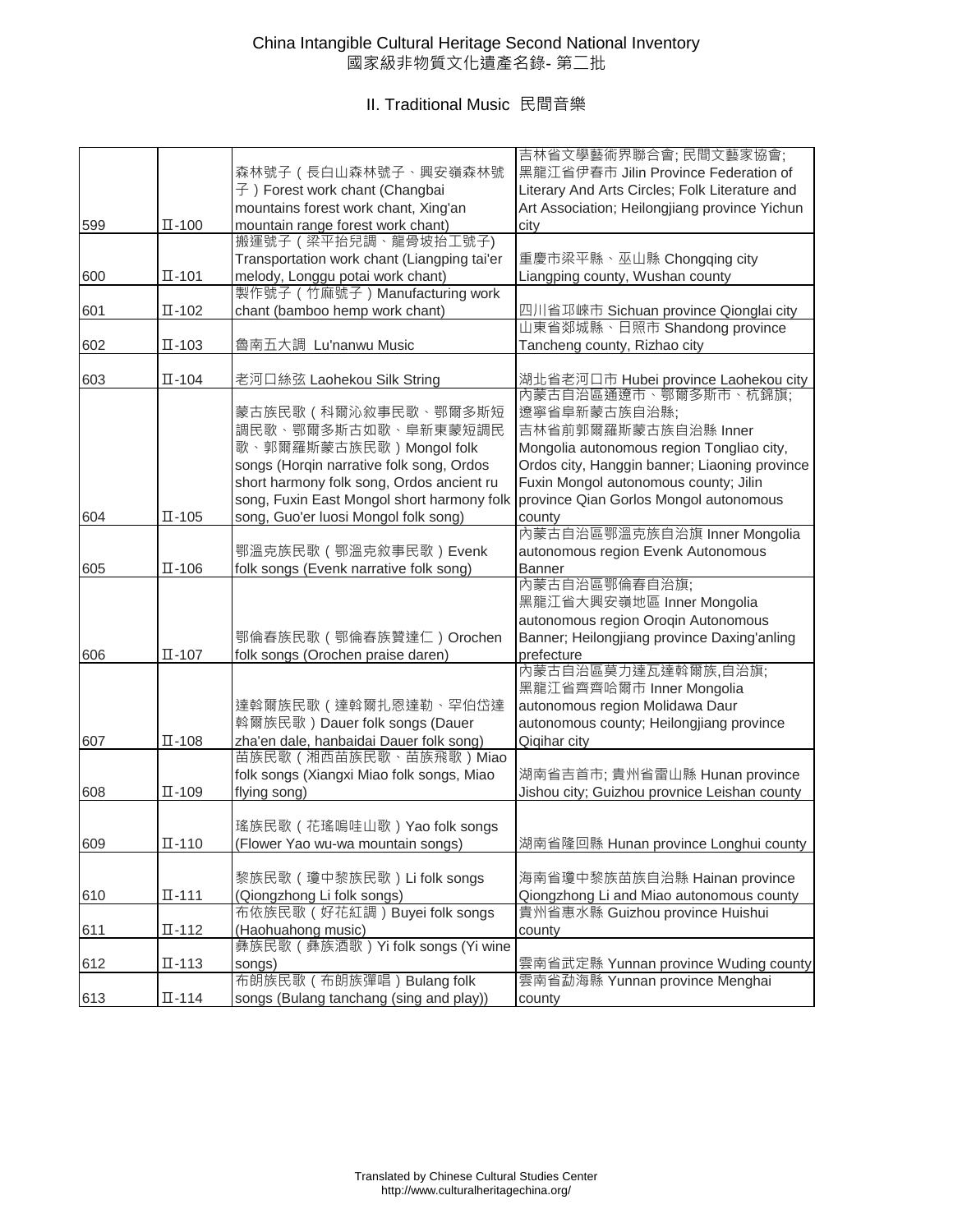|     |                              |                                                                          | 四川省甘孜藏族自治州、阿壩藏族羌族自治州<br>、爐霍縣、九龍縣;<br>甘肅省天祝藏族自治縣、甘南藏族自治州;                                  |
|-----|------------------------------|--------------------------------------------------------------------------|-------------------------------------------------------------------------------------------|
|     |                              |                                                                          | 青海省玉樹藏族自治州 Sichuan province                                                               |
|     |                              |                                                                          | Garze Tibetan autonomous prefecture, Ngawa                                                |
|     |                              | 藏族民歌 (川西藏族山歌、瑪達咪山歌、華<br>銳藏族民歌、甘南藏族民歌、玉樹民歌)Tib                            | Tibetan and Qiang autonomous prefecture,                                                  |
|     |                              | etan folk songs (Western Sichuan Tibetan                                 | Luhuo county, Jiulong county; Gansu province<br>Tianzhu Tibetan autonomous county, Gannan |
|     |                              | mountain songs, Madami mountain songs,                                   | Tibetan autonomous prefecture; Qinghai                                                    |
|     |                              | Huarui Tibetan folk songs, Gannan Tibetan                                | province Yushu Tibetan autonomous                                                         |
| 614 | $\overline{\mathbb{L}}$ -115 | folk songs, Yushu Tibetan folk songs)                                    | prefecture                                                                                |
|     |                              | 維吾爾族民歌 (羅布淖爾維吾爾族民歌)Uy                                                    |                                                                                           |
|     |                              | ghur folk songs (luobonao'er Uyghur folk                                 | 新疆維吾爾自治區尉犁縣 Xinjiang Uighur                                                               |
| 615 | $\Pi - 116$                  | songs)                                                                   | autonomous region Yuli county                                                             |
|     |                              |                                                                          | 新疆維吾爾自治區藝術研究所、伊犁哈薩克自<br>治州、喀什地區 Xinjiang Uighur Art Research                              |
|     |                              | 烏孜別克族埃希來、葉來 Uzbek Aixilai,                                               | Institute, Ili Kazakh autonomous prefecture,                                              |
| 616 | $\overline{\mathbb{L}}$ -117 | Yelai                                                                    | Kashgar prefecture                                                                        |
|     |                              |                                                                          | 青海省門源回族自治縣 Qinghai province                                                               |
| 617 | $\Pi - 118$                  | 回族宴席曲 Hui Banquet Tunes                                                  | Menyuan Hui autonomous county                                                             |
|     |                              |                                                                          | 上海市崇明縣、南匯區; 浙江省平湖市                                                                        |
|     |                              | 琵琶藝術 ( 瀛洲古調派、浦東派、平湖派 )                                                   | Shanghai muncipality Chongming island                                                     |
|     |                              | The art of Pipa (the Yingzhou ancient school                             | county, Nanhui district; Zhejiang province                                                |
| 618 | $\Pi - 119$                  | the Pudong school, the Pinghu school)<br>古箏藝術 (山東古箏樂) The art of Guzheng | Pinghu city                                                                               |
| 619 | $\Pi - 120$                  | (Shandong guzheng music)                                                 | 山東省菏澤市 Shandong province Heze city                                                        |
|     |                              | 笙管樂 ( 復州雙管樂、建平十王會、超化吹                                                    |                                                                                           |
|     |                              | 歌) Panpipe music (Fuzhou double-                                         | 遼寧省瓦房店市、建平縣; 河南省新密市                                                                       |
|     |                              | barrelled music, Jianping ten wang hui,                                  | Liaoning province Wangfangdian city, Jianping                                             |
| 620 | $\Pi - 121$                  | Chao hua blow song)                                                      | county; Henan province Xinmi city                                                         |
|     |                              | 津門法鼓(掛甲寺慶音法鼓、楊家莊永音法                                                      |                                                                                           |
|     |                              | 鼓、劉園祥音法鼓) Jinmenfa drumming                                              |                                                                                           |
|     |                              | (Guajia Buddhist temple celebration                                      |                                                                                           |
|     |                              | drumming, Yangjiazhuangyong Buddhist                                     |                                                                                           |
|     |                              | drumming, Liuyuanxiang Buddhist                                          | 天津市河西區、北辰區 Tianjin municipality                                                           |
| 621 | $\Pi$ -122                   | drumming)                                                                | Hexi district, Beichen district                                                           |
|     |                              |                                                                          |                                                                                           |
|     |                              |                                                                          | 天津市漢沽區; 河北省正定縣; 山西省太原市;                                                                   |
|     |                              |                                                                          | 上海市松江區; 河南省西平縣、郟縣、開封市;<br>湖北省宜昌市; 陝西省韓城市 Tianjin                                          |
|     |                              |                                                                          | municipality Hangu district; Hebei province                                               |
|     |                              |                                                                          | Zhengding county; Shanxi province Taiyuan                                                 |
|     |                              |                                                                          | city; Shanghai municipality Songjiang district;                                           |
|     |                              | 鑼鼓藝術 ( 漢沽飛镲、常山戰鼓、太原鑼鼓                                                    | Henan province Xiping county, Jia county,                                                 |
|     |                              | 、泗涇十錦細鑼鼓、大銅器、開封盤鼓、宜                                                      | Kaifeng city; Hebei province Yichang city;                                                |
| 622 | $\Pi - 123$                  | 昌堂調、韓城行鼓)                                                                | Shaanxi province Hancheng city                                                            |
|     |                              | 朝鮮族洞簫音樂 Chaoxian (Korean ethnic)                                         | 吉林省延吉市、琿春市 Jilin province Yanji city,                                                     |
| 623 | $\Pi - 124$                  | Tungso (bamboo flute) music                                              | Hunchun city                                                                              |
|     |                              |                                                                          | 湖南省龍山縣 Hunan province Longshan                                                            |
| 624 | $\Pi$ -125                   | 土家族咚咚喹 Tujia dongdong kui                                                | county                                                                                    |
|     |                              |                                                                          | 新疆維吾爾自治區伊犁哈薩克自治州 XInjiang                                                                 |
|     |                              | 哈薩克六十二闊恩爾 Kazakh Sixty-two                                               | Uighur autonomous region Ili Kazakh                                                       |
| 625 | $\Pi - 126$                  | Kuo'en'er                                                                | autonomous prefecture                                                                     |
|     |                              | 維吾爾族鼓吹樂 Uyghur Guchui (wind and                                          | 新疆維吾爾自治區 Xinjiang Uighur                                                                  |
| 626 | $\overline{\mathbb{L}}$ -127 | percussion ensemble) music                                               | autonomous region                                                                         |